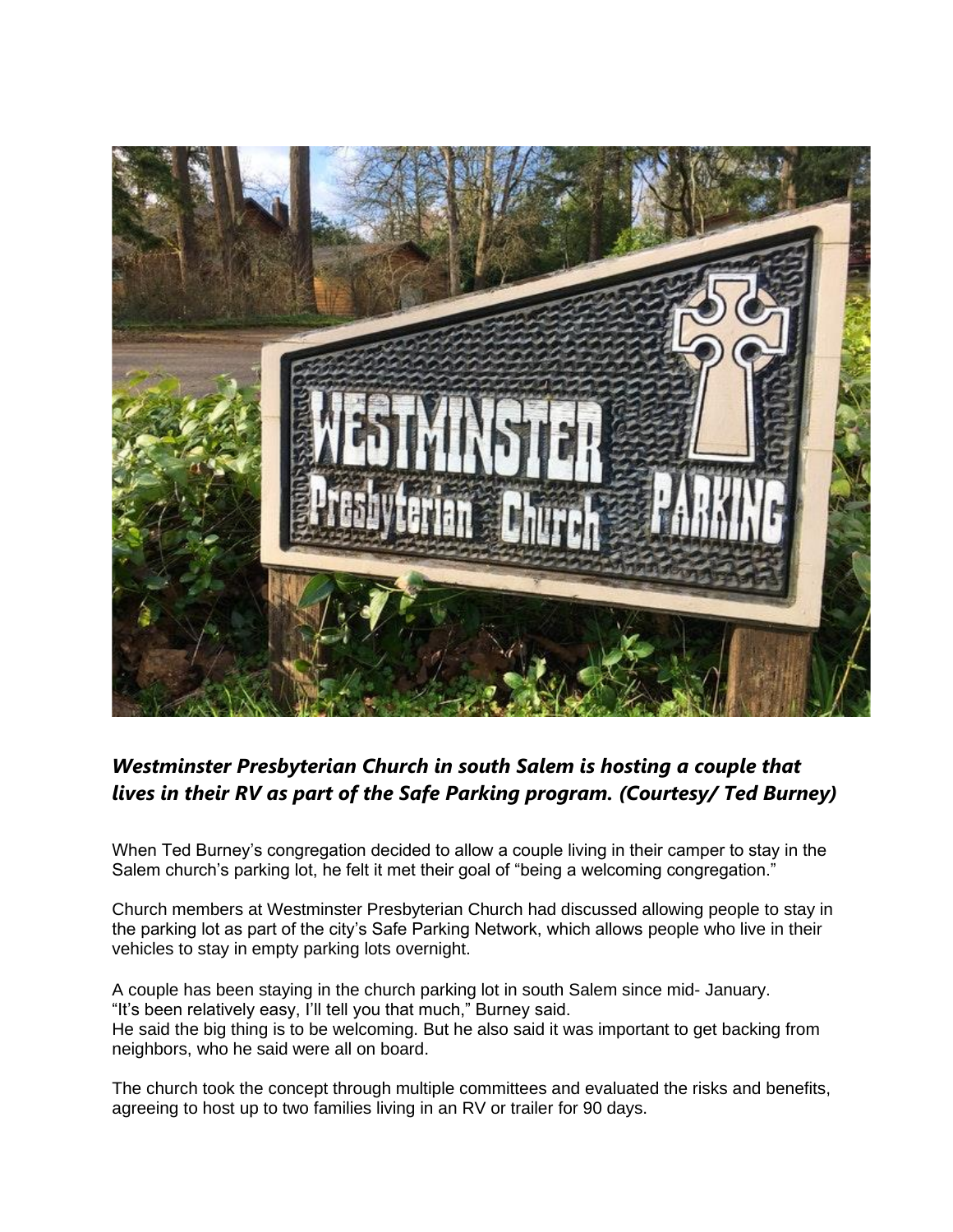They got one couple and provide them a 110-volt outlet and a Wi-Fi hotspot.

Burney said the couple helps keep an eye on the church grounds at night. He said the church was recently vandalized before the couple got there and hosting allows church members to focus their energy on people rather than repairing things.

The Safe Parking program, which is run by homeless service provider Church at the Park, typically offers people a place to sleep at night with a requirement they have to move by the morning.

But Burney said the church opted to provide a 24/7 place to park.

"Like many involved in the program, they have health issues," Burney explained. "It's difficult for them to focus on work, stable housing and regaining health if they have to leave and tootle around in the morning."

Burney said he read [a Salem Reporter article](https://www.salemreporter.com/posts/5273/a-willamette-intern-faced-pushback-trying-to-find-places-for-homeless-people-to-park-overnight) about the program and contacted Jared Garson, an intern who was tasked with finding new locations with little success. Garson said he was able to add two new locations by the time his internship wrapped up in December – the spots at Westminster.

There are 175 people on a waiting list for the Safe Parking program. Fourteen other churches host people for the program.

Garson said an overwhelming number of people he contacted said they were sympathetic, but they had bad experiences in the past.

"They were all expecting others to step up instead," he said.

Garson believes the way for this program to be successful is for neighbors to voice their support for having a program in their neighborhood, rather than having someone from the city contact to ask.

"It really takes so little effort to allow people to stay in parking lot after you're closed," he said. "It's a hugely voluntary program that requires the generosity and commitment of community members to work."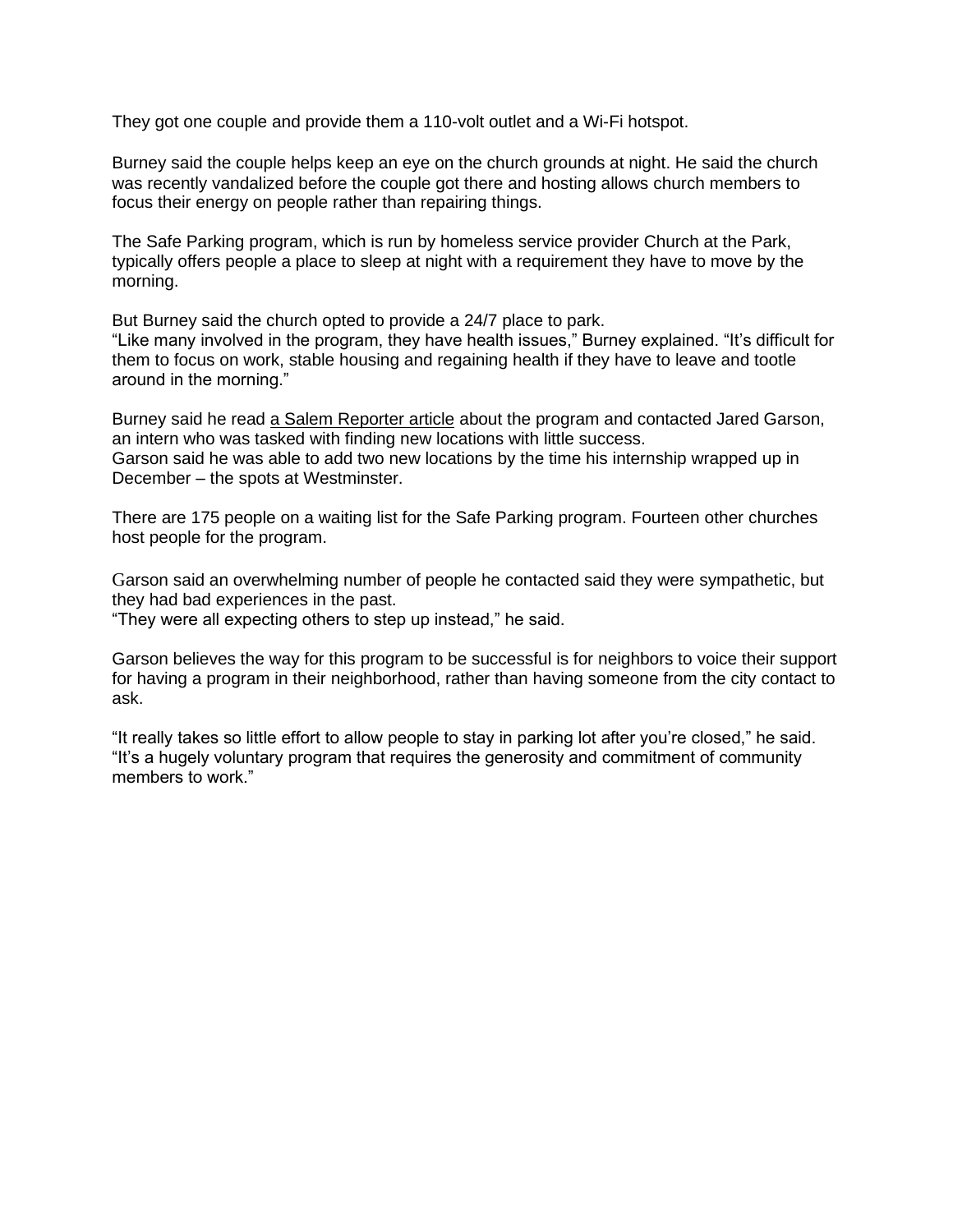

## *Westminster Presbyterian Church in south Salem. (Rachel Alexander/Salem Reporter)*

Burney also hopes others will step up to offer people living in their cars a place to park at night. He said people are hesitant to take that first step, but it's important for those considering the program to know what their limitations are.

"And then meet the people and lay out what you expect from them, and they'll ask you what you can provide and I think it'll all work out real well," he said. At this point, he said he's "openly optimistic."

The church met the couple before they moved onto the lot.

Burney said, "They're just nice folks apparently who are a little down on their luck. Hopefully we can provide a base of stability to get them back in the groove they want to attain."